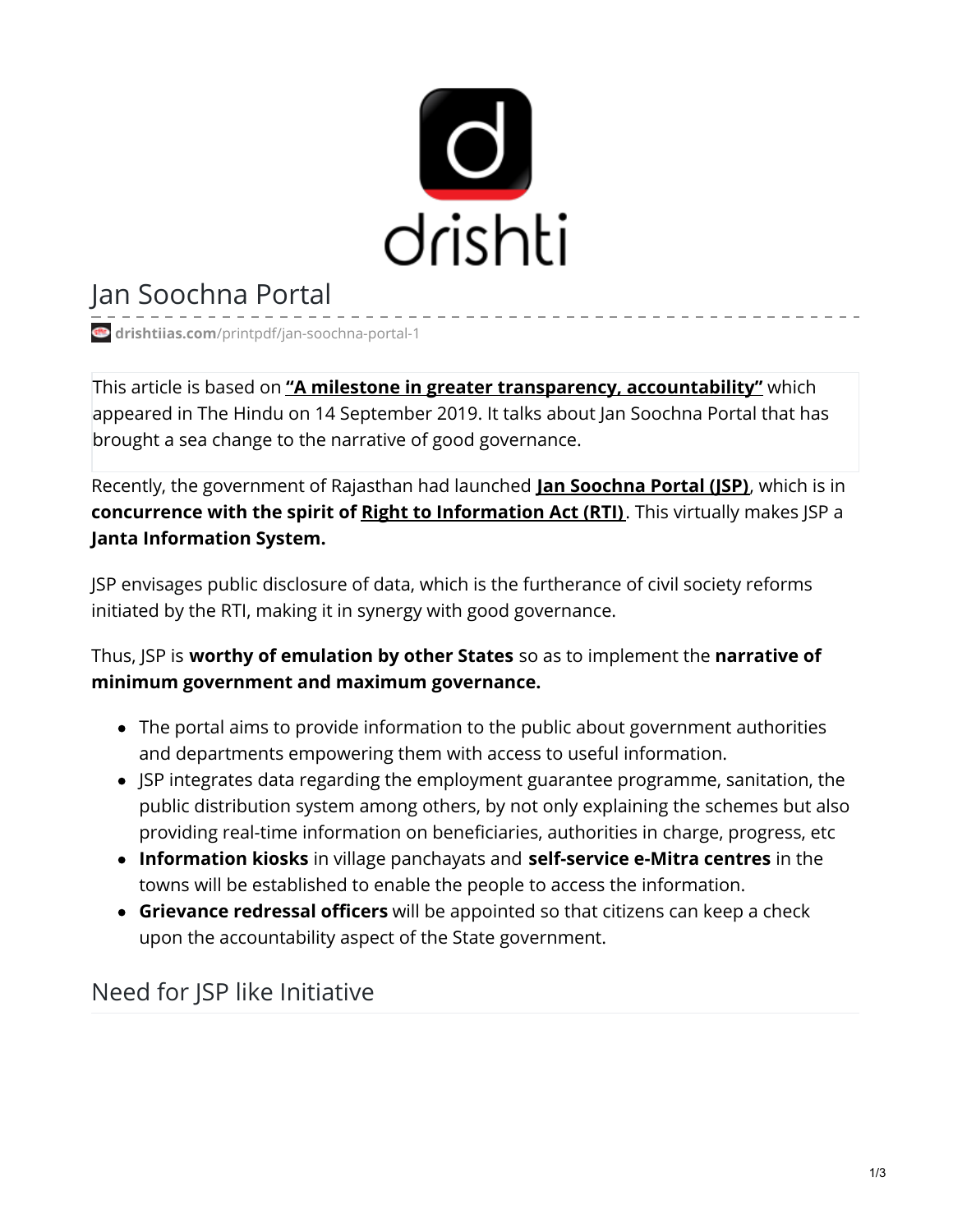Although, there has been a rapid release of public information on various government-run websites, this information has often been parcelled, dispersed and difficult to parse *(comprehend).*

It means the focus has been more on showcasing data and records rather than releasing structured information. This makes it difficult for the citizenry to get desired information.

National Judicial Data Grid which provides information regarding the pending cases, was launched on a similar framework. It has led judiciary to concentrate on the disposal of old pending cases with considerable success.

## Benefits of JSP

- **Centralization of information:** As a one-shot portal for public information on government programmes, the JSP can advance the objective of transparency.
- **Inclusiveness:** The access points of information that are open and free, is a step towards good governance.
- **Democratization of information:** Since the information is available on the Internet, every citizen, right down to the municipal ward and panchayat, has access to the information.

JSP has made people, including the marginalised sections, **a part of the governance process.**

**Better delivery of public services:** JSP will help in **better targeting, expediting industrial and environmental clearances.**

## JSP vs RTI

The RTI Act had dealt with the citizen's right to know about public information and required public authorities to expeditiously provide information **on request from the citizenry.**

However, through JSP, **there is no need for anyone to take recourse to the RTI Act and await a response.** As all information can be accessed immediately, free of cost.

- While RTI filings have increased exponentially and RTI-activism has become part and parcel of civil society, but there have been **dilutions in the Act** pertaining to the appointments of information commissioners, therefore impinging on their autonomy.
- Also, the **response rate to RTI requests has also slowed down** over the period.
- Apart from these issues, it is important to note that **Section 4(2) of the Act,** which specifically enjoins upon public authorities to publish information proactively, **has not been implemented holistically so far.**
- Therefore, the public disclosure of information through JSP have **brought a sea change** in accountability and has led to the possibility of a well-informed citizenry on the workings of the government.